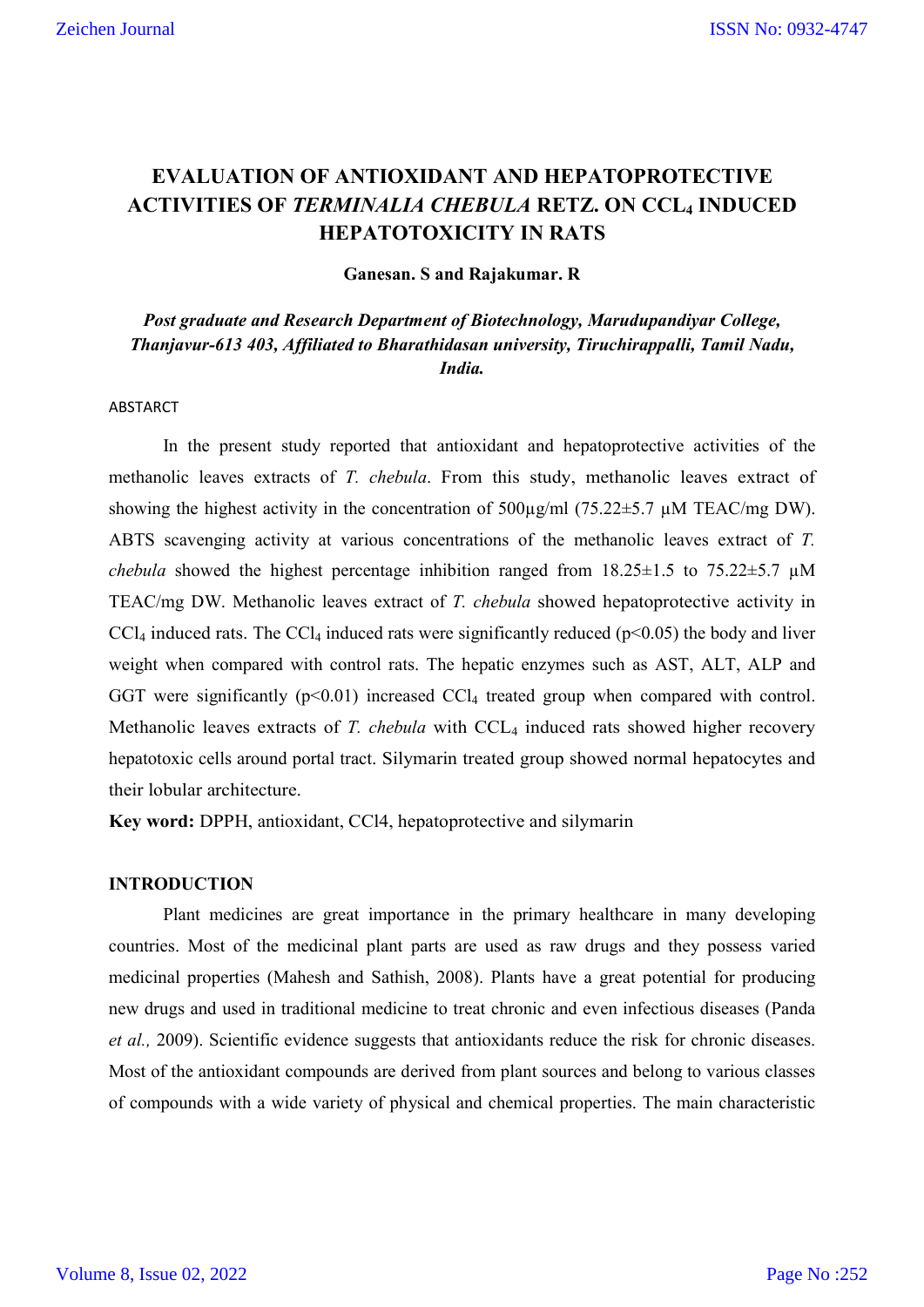of an antioxidant is its ability to trap free radicals. Highly reactive free radicals and oxygen species are present in biological systems from a wide variety of sources. Antioxidant compounds like phenolic acids, polyphenols and flavonoids scavenge free radicals such as peroxide, hydroperoxide or lipid peroxyl and thus inhibit the oxidative mechanisms in nucleic acids, proteins, lipids or DNA and can initiate degenerative disease.

Liver injuries are a major worldwide health problem, with high endemicity in developing countries are mainly caused by chemicals and some drugs when taken in very high doses. Despite advances in modern medicine, there is no effective drug available that stimulates liver function, offer protection to the liver from damage or help to regenerate hepatic cells. Inflammatory disorders are another major health threat in the world. Drugs which are in use presently for the management inflammatory conditions are either narcotics (e.g. opioids) or nonnarcotic (e.g. salicylates) and corticosteroids (e.g. hydrocortisone).

Medicinal herbs provide protection against hepatotoxins in various ways: by enhancing the functioning of the hepatic glutathione antioxidant system (Ip and KO, 1996; Ip *et al.,*1996); inhibiting cytochrome P450, promoting glucuronidation, stimulating hepatic regeneration, activating functions of reticulo-endothelial systems, inhibiting biosynthesis of cyt  $P_{450}$ . (Rao and Mishra, 1998) preventing lipid peroxidation, stabilizing hepatocellular membrane, enhancing protein biosynthesis (Lin *el al.,* 1997); accelerating the regeneration of parenchymal cells and thus protecting against membrane fragility decreasing the leakage of marker enzymes into the circulation, interfering with the microsomal activation of  $CC1<sub>4</sub>$  and *i* or accelerating detoxification (Bishayee *et al.,*1995); counteracting the hepatic lysosomal enzymes (Saxena *et al.,*1993). Among the various numbers of plants are widely and abundantly distributed in this part of the world exhibit various biological and pharmacological activities. Only a few members have been studied for the pharmacological activities. In India, numerous medicinal plants and their formulations are used to combat liver diseases in traditional systems of medicine and folklore medicines (Asha and Pushpangadan, 1998). Hence the present study is aimed to investigate the antioxidant and hepatoprotective activities of methanolic leaves extract of *Terminalia chebula.*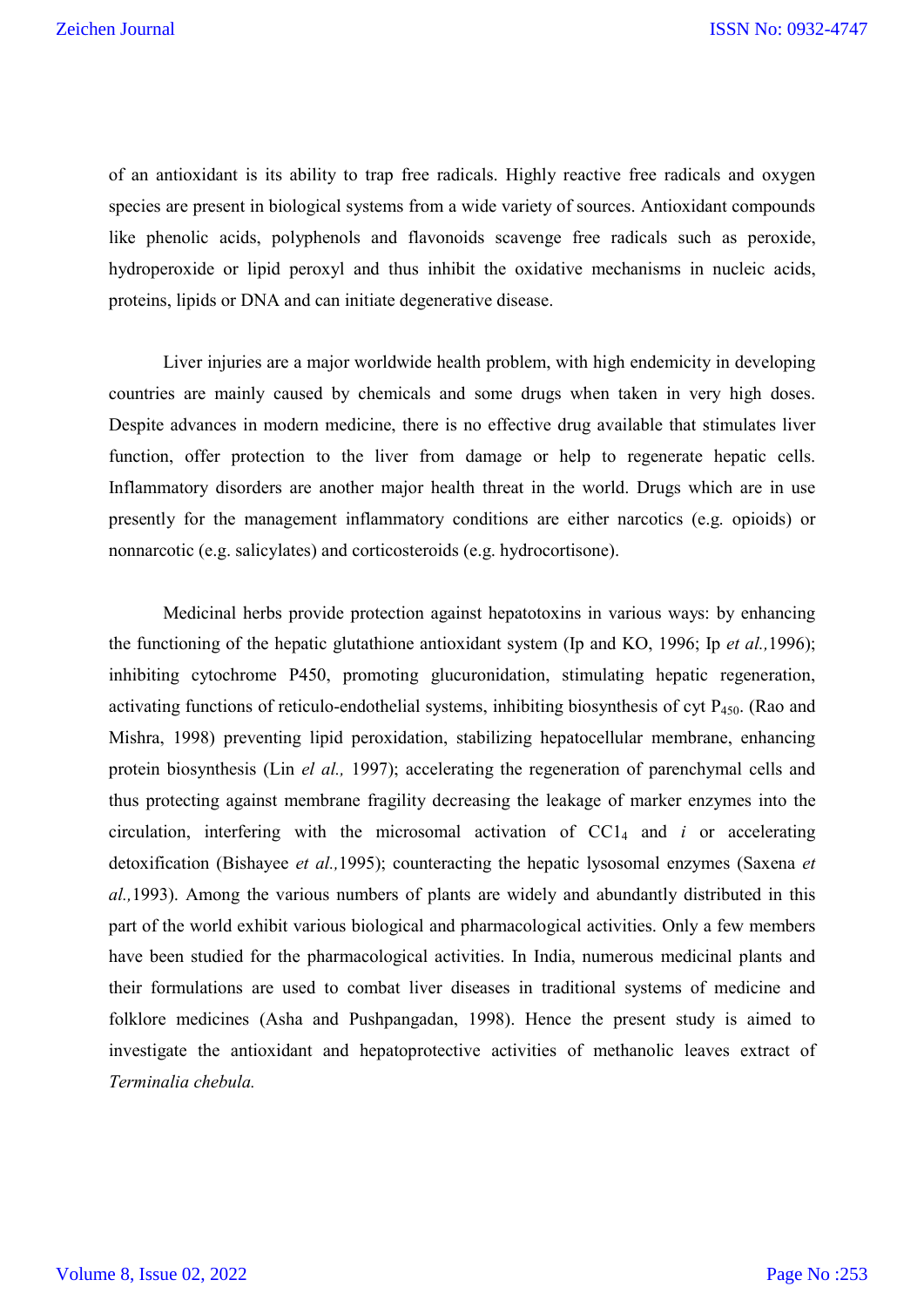#### **MATERIALS AND METHODS**

#### **Collection of experimental plants**

Healthy and young leaves of *Terminalia chebula* was collected distinctly from Thanjavur District, Tamil Nadu, India. The collected leaves were identified with help of the standard manuals such as "The Flora of the presidency of Madras" and Indian Medicinal plants. The leaves were separated from stems, washed in clean water, and dried at room temperature.

#### **Preparation of plant extract**

The collected leaves were cleaned and dried in shade for 7 days, then ground well to fine powder. About 500 g of each plants powder were extracted with methanol (80%) at 70°C by continuous hot percolation using soxhlet apparatus separately. The extraction was continued for 24 hrs. The methanolic extract was then filtered and kept in hot air oven at  $40^{\circ}$ C for 24 hrs to evaporate the methanol from it. A dark brown residue was obtained. The residue was kept separately in air tight containers and stored in a deep freezer (Harborne, 1984).

#### **Antioxidant activity**

# **DPPH Radical Scavenging Activity**

Antioxidant reducing activity on DPPH radical was estimated according to the method of Blois (1958) with modification involving the use of high-throughput microplate system. Sample (50  $\mu$ L of 1.0mg/mL) was added to 50  $\mu$ L of DPPH (FG: 384.32) (1mM in ethanolic solution) and 150  $\mu$ L of ethanol (absolute) in a 96-well microtiter plate in triplicates. The plate was shaken (15 seconds, 500 rpm) and left to stand at room temperature for 30 minutes. The absorbance of the resulting solution was measured spectrophotometrically at 520 nm. Ascorbic acid was used as positive control.

# **ABTS scavenging activity**

The technique is based on the scavenging of ABTS $+[$  (3-ethyl benzothiazoline 6-sulfonic acid) diammonium salt] radical cation which was generated by mixing solutions of ABTS (7 mmol/L) and potassium persulfate (2.45 mmol/L) (Re *et al.,* 1999). The mixture was then incubated in the dark at room temperature for 16h. The product was diluted for optimal absorbance of 0.7 at 734 nm. The decolorization of the ABTS+ solution by 100  $\mu$ g/mL of the test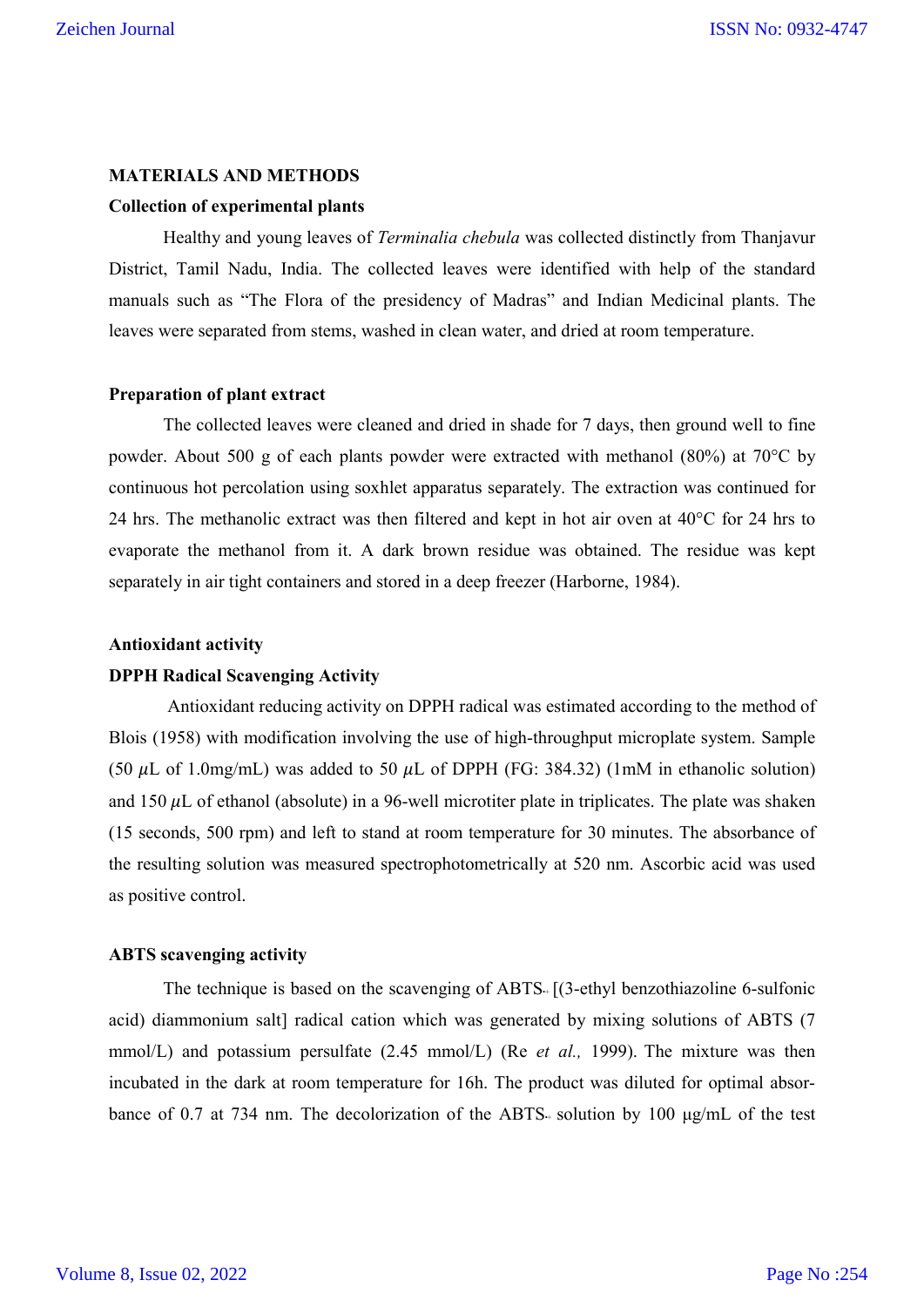samples or reference compound (Trolox) was monitored by a decrease in absorption at 734 nm during 30 min. The antioxidant activity expressed in μM trolox equivalent antioxidant capacity (TEAC)/ mg dry weight.

# **FRAP assay**

The method is based on reduction of ferric tripyridyltriazine (Fe3 – TPTZ) to ferrous complex tripyridyltriazine (Fe2 – TPTZ) by an antioxidant in acidic pH. The ferrous Fe  $(II)$ complex -TPTZ develops a blue color with maximal absorbance at 593 nm. The methodology of Benzie and Strain (1996) was used. FRAP (Ferric reducing antioxidant power) mixture consists of 10 parts of acetate buffer solution (300 mM) at pH 3.6, 1 volume of 10 mmol/l 2,4,6 tripyridyl-s-triazine (TPTZ) in 40 mmol/ l HCl and 1 volumes of a solution of FeCl3 6H2O (20 mM). To 2 ml of the FRAP mixture were added 10 μl of the plant extract. After incubation of 15 min at room temperature, the absorbance was measured at 593 nm. The calibration range was prepared with Trolox. Results are expressed as μmol Trolox equivalent antioxidant capacities (TEAC)/mg dry weight.

# **Hepatoprotectivity activity**

# **Experimental Animals**

Healthy wistar male albino rats, weighing about 150-220 g were obtained from Tamil Nadu Veterinary and Animal science college, Orathanadu, Thanjavur district, Tamil Nadu. Animals were maintained under standard conditions (12 h light / dark cycle;  $25 \pm 2$ °C with 65  $\pm$ 5% humidity) and were fed with standard rat feed and water *ad libitum.* All the animals were acclimatized to laboratory conditions for a week before commencement of experiment. All the animals were followed the internationally accepted ethical guidelines for the care of laboratory animals. Prior to the experiments, animals were fed with standard food for one week in order to adapt to the laboratory conditions. All animal procedures were performed after approval from the institutional animal ethical committee (IAEC). (Reg.No. **KMCP/04/2016**).

# **Experimental conditions**

The mice were divided in to seven groups comprising six animals in each group. The entire animals were injected with  $\text{CCl}_4$  (1ml/kg/day p.o) except for the normal group as follows: Group 1: Control rat received normal saline (1ml/kg b.wt) orally for 21 days, Group 2: Negative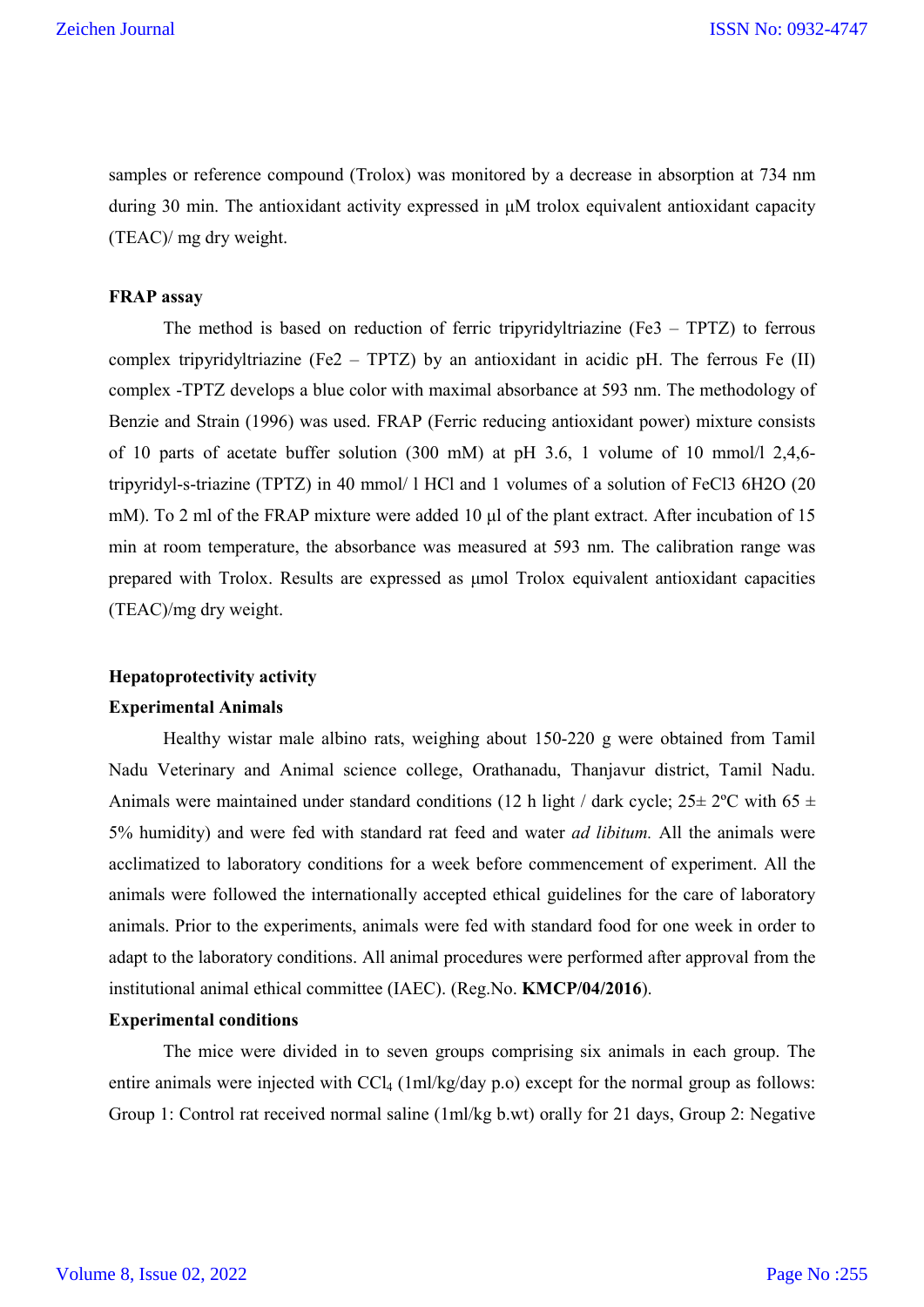control rat received  $CCl_4$  (1ml/kg/day b.wt) diluted with olive oil 1:1 ratio given by intraperitoneally for 21days, Group 3: Toxic control CCl<sub>4</sub> induced hepatotoxic rats' received standard drug Silymarin (10mg/kg b.wt) orally for 21 days, Group 4: CCl<sub>4</sub> induced rats received with methanolic leaves extract of *T. chebula* (200 mg/kg of b.wt) orally for 21 days. Silymarin and the plant extracts were administered concomitantly to the respective group of animals. Blood were collected by cardiac puncture and used to immediately.

#### **Biochemical parameters**

On  $21<sup>th</sup>$  day, blood was collected through retro orbital vein and serum was separated by centrifugation at 2500 rpm for 10 minutes and stored at 4°C until use. The serum was used to estimate aspartate transaminase (AST), alanine transaminase (ALT), alkaline phosphatase (ALP), gamma glutamyl transpeptidase (γ-GT), lactate dehydrogenase (LDH), total protein (Albumin/Globulin), bilirubin and lipid profile (Total cholesterol and Triglycerides). After collection of blood, the liver and kidney was immediately excised and rinsed in ice cold normal saline for further biochemical estimations. Determinations were done spectrophotometrically using Randox analytical kits according to standard procedures of manufacturer's protocols (Reitman and Frankel, 1957). From all the experimental groups, the portion of the liver was collected and rinsed with 0.15M phosphate buffer (pH 7.4) and centrifuged at 2000 rpm for 10 min at 4°C. The cell free supernatant was used for the estimation of lipid peroxide (LPO), glutathione peroxidase (GPx), reduced glutathione (GSH), super oxide dismutase (SOD), catalase (CAT) and TBARs, (Ellman, 1959).

#### **Statistical analysis**

The data acquired from animal trials were communicated as mean standard error (±S.E.M.). Statistical differences between the treatment and the control were assessed by ANOVA and Students–Newman–Keuls post hoc tests. Significance of data was expressed as \**p*   $< 0.05$ ; \*\**p*  $< 0.01$ ; and \*\*\**p*  $< 0.001$ .

#### **RESULTS**

# **Antioxidant activity**

Antioxidants are transfer, an electron or a hydrogen atom to DPPH, thus neutralizing its free radical character. The antioxidant activity of DPPH free radical scavenging assay showed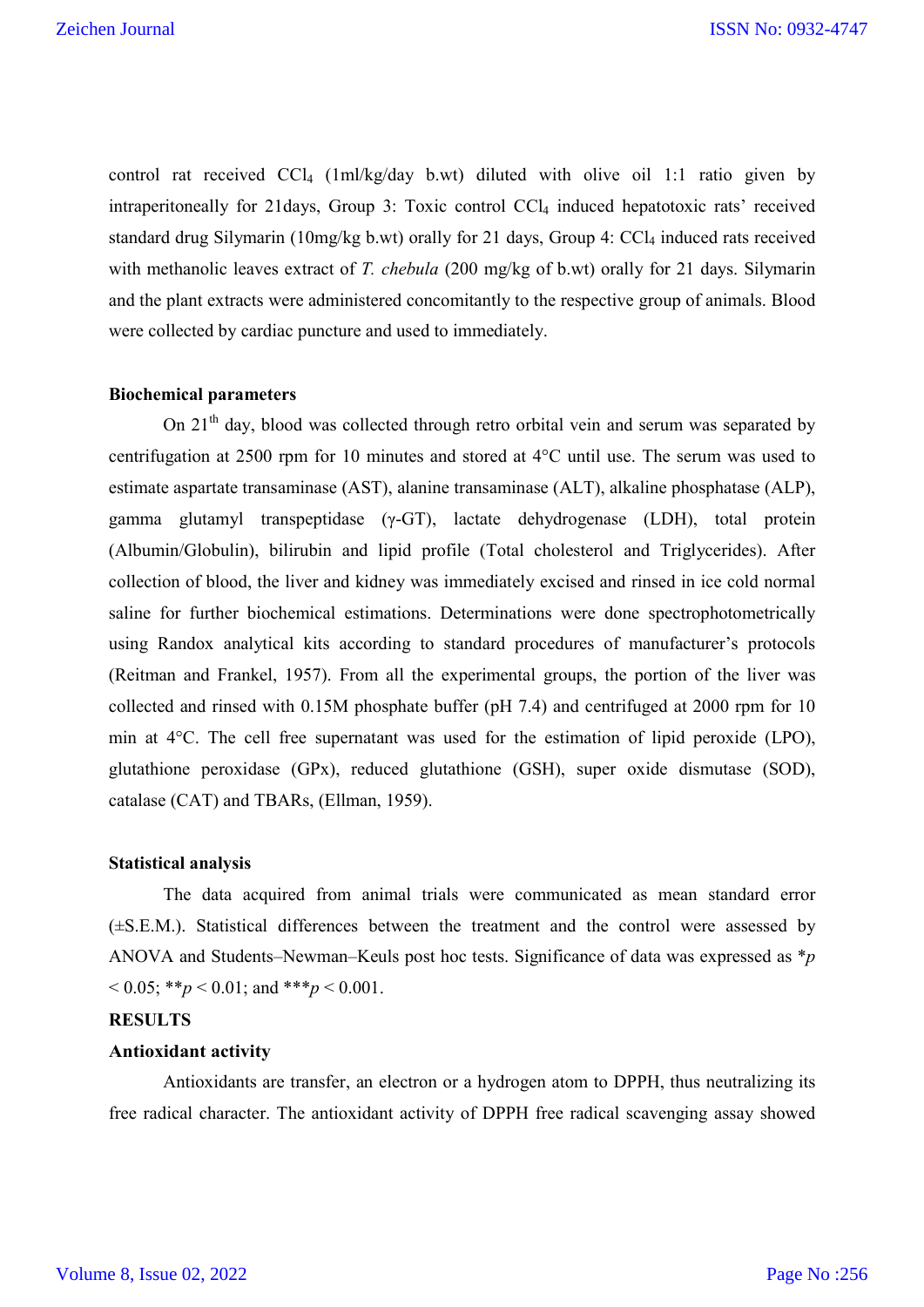the different plants extract*.* The scavenging activity of DPPH was increased at a concentration of 500 µg/ml, the scavenging ability on DPPH was 75.38±5.1% in methanolic leaves extract of *T. chebula*. The ABTS radical assay is also one of the most commonly used methods to evaluate the antioxidant activity. ABTS scavenging activity at various concentrations of the methanolic leaves extract of *T. chebula* showed the highest percentage inhibition ranged from 18.25±1.5 to 75.22±5.7 µM TEAC/mg DW. These results showed that varying solvent polarities differ significantly in their extraction capacity of antioxidant compounds, and therefore, their antioxidant activities. In the present study, the trends for ferric ion reducing activities of plant extracts were shown in Table. 1. The absorbance of methanolic leaves extract of *T. chebula* was clearly increased, due to the formation of the  $Fe^{2+}$ -TPTZ complex with increasing concentration.

# **Hepatoprotectivity activity**

The effect of *T. chebula* leaves extract on body and organ weight of control and experimental animals. The CCl<sub>4</sub> induced rats (Group 2) were significantly reduced ( $p$ <0.05) the body and liver weight when compared with control rats (Group 1). The body weight and organ weight were significantly increased in silymerin  $(162.5\pm1.62^{**})$  g and  $5.28\pm0.41$ g) and methanolic leaves extract of *T. chebula*  $(162.9 \pm 1.27^* g)$  and  $(5.52 \pm 0.72^* g)$  when compared to control group (Table.2). The hepatic enzymes such as AST, ALT, ALP and GGT were significantly ( $p<0.01$ ) increased CCl<sub>4</sub> treated group when compared with control. The AST level was noted in the standard drug silymarin and *C. sinensis* were more or less both are equals. The ALT level was significantly reduced after treated with methanolic leaves extract of *T. chebula*  (45.2±1.5 IU/L)*.* The moderated level of ALP was significantly reduced with the treatment of *T. chebula* (p<0.01) (Table.3)*.*Treatment with silymarin and methanolic leaves extract of experimental plants were significantly prevented the enzymatic changes in induced by CCl<sub>4</sub>. The biochemical parameters such as total protein, albumin and globulin were significantly  $(p<0.05)$ decreased CCl4 treated group (Gropup.2) when compared with control. The increased total protein content was recorded in the methanolic leaves extract of *T. chebula* (8.5±0.6\* g/dl) (Table.4).

Antioxidant enzymes such as SOD, CAT and GPx activities were decreased in CCl<sub>4</sub> induced rats when compared with control. Among the plants, methanolic leaves extracts of *T. chebula*  recorded the mostly increased level of SOD and  $GP<sub>X</sub>$ . The Superoxide dismutase (SOD) level  $(3.90\pm2.21 \text{ U/gmHb})$  was decreased in CCl<sub>4</sub> intoxicated rats (Group.2) when compared with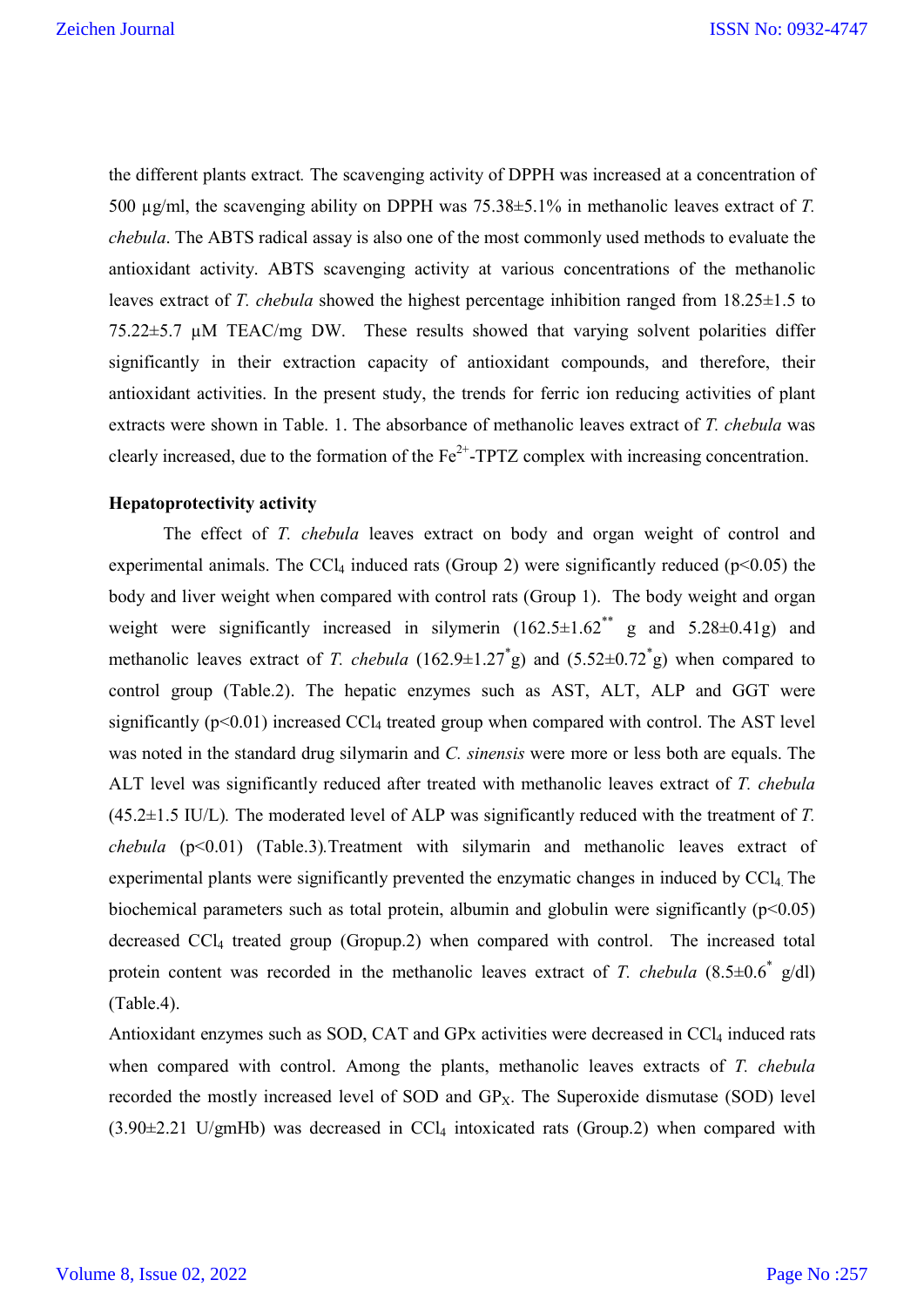control rats (Group.1). The CAT was mostly increased after treated with methanolic leaves extracts of *T. chebula*. The significant increased level GPx  $(p<0.01)$  also observed in the methanolic leaves extracts of *T. chebula.* The GSH level was also significantly increased (p<0.01) after treated with methanolic leaves extracts of *T. chebula* (Table.5). Rats are treated with CCl<sub>4</sub> was exhibited higher chlosterol  $(223.0\pm1.8^{**} \text{ mg/dl})$  level compared to that control group (130.5±1.5\* mg/dl). Methanolic leaves extracts of *T. chebula* were showed the significant reduction (p<0.05) of total cholesterol. Triglycerides level was decreased after treated with methanolic leaves extracts of *T. chebula* (159.2±3.5 mg/dl)*.* LPO and TBARS level were significantly increased in group.  $2$  (CCl<sub>4</sub> induced rats) when compared with other groups. In the present study, methanolic leaves extracts of *T. chebula* showed reduced level of LPO and TBARS (Table.6).

| Methanolic<br>extracts<br>$(\mu g/ml)$ | DPPH $(\% )$    | $ABTS$ ( $\mu$ M<br>TEAC/mg DW) | $FRAP$ ( $\mu$ M<br>TEAC/mg DW) |
|----------------------------------------|-----------------|---------------------------------|---------------------------------|
| 100                                    | $18.25 \pm 1.2$ | $18.25 \pm 1.5$                 | $46.54 \pm 2.1$                 |
| 200                                    | $43.32 \pm 2.3$ | $43.32 \pm 2.3$                 | $49.22 \pm 4.3$                 |
| 300                                    | $64.71 \pm 3.5$ | $64.71 \pm 3.5$                 | $54.23 \pm 5.4$                 |
| 400                                    | $68.04\pm4.2$   | $65.04\pm4.2$                   | $58.45\pm 6.3$                  |
| 500                                    | $75.38 \pm 5.1$ | $75.22 \pm 5.7$                 | $65.52 \pm 7.2$                 |

**Table.1 Free radical scavenging activity of methanolic leaves extracts of** *T. chebula* 

**Trolox equivalent antioxidant capacity (TEAC)**

| Table.2 Effect of methanolic extract of T. chebula on body and organ weight in albino rats |  |  |  |  |
|--------------------------------------------------------------------------------------------|--|--|--|--|
|--------------------------------------------------------------------------------------------|--|--|--|--|

| <b>Experimental</b> | Body weight (g)                | Liver                         |                              |
|---------------------|--------------------------------|-------------------------------|------------------------------|
| groups              | <b>Initial</b>                 | Final                         | weight $(g)$                 |
| Group 1             | $157.2 \pm 1.12$ <sup>*</sup>  | $164.6 \pm 1.14$ <sup>*</sup> | $5.9 \pm 0.45$               |
| Group 2             | $164.5 \pm 1.62$ <sup>*</sup>  | $157.3 \pm 0.45$ <sup>*</sup> | $2.5 \pm 0.32$ <sup>*</sup>  |
| Group 3             | $168.4 \pm 1.83$ <sup>**</sup> | $162.5 \pm 1.62$ **           | $5.28 \pm 0.41$ <sup>*</sup> |
| Group 4             | $167.2 \pm 0.53$ <sup>*</sup>  | $162.9 \pm 1.27$              | $5.52 \pm 0.72$ <sup>*</sup> |

Values are given as mean  $\pm$  S.D (n=6). Values not sharing a common superscript letter significantly at \*p<0.05, \*\*p<0.01, \*\*\*p<0.001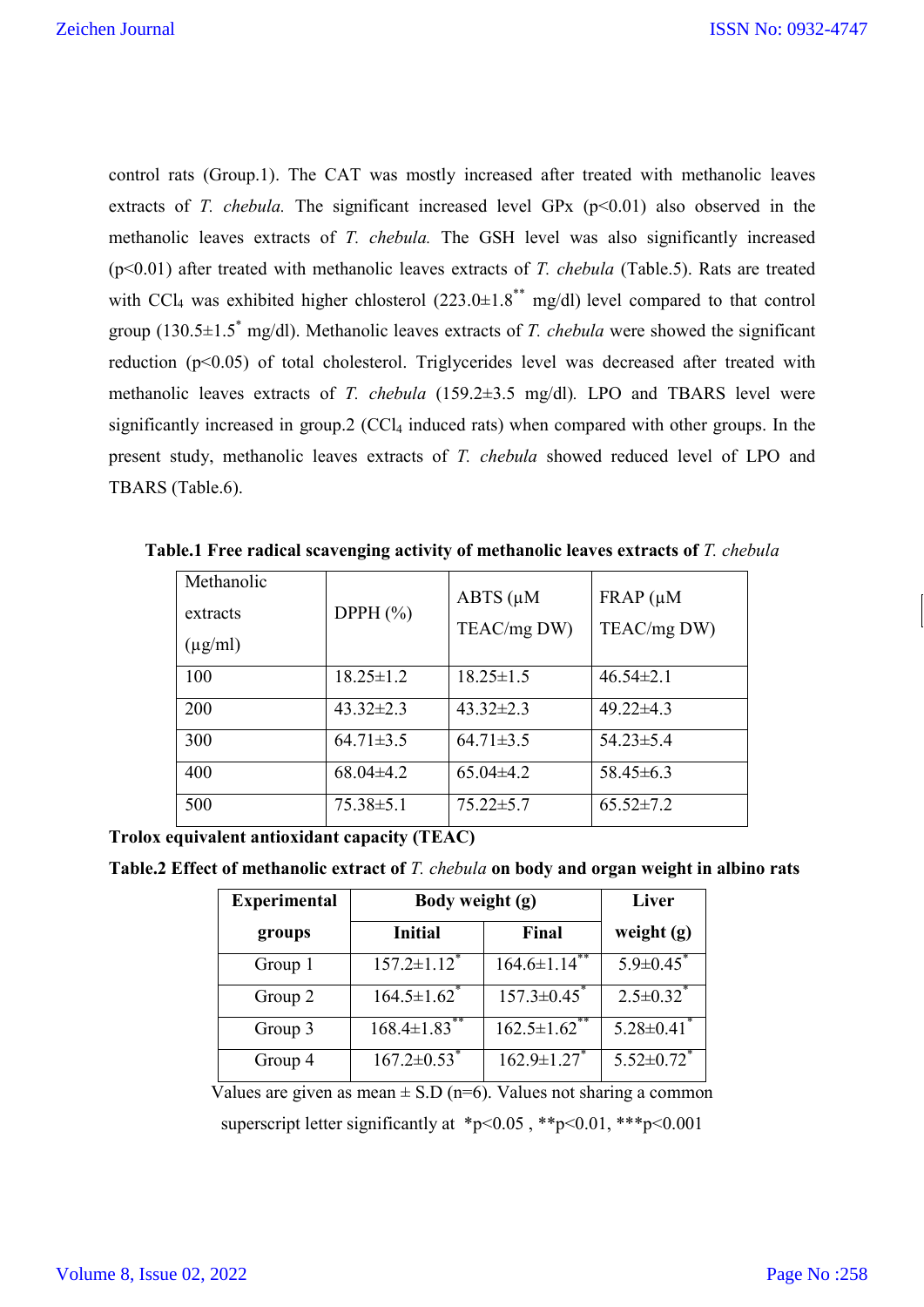|                     | Liver marker enzymes        |                   |                                |                              |
|---------------------|-----------------------------|-------------------|--------------------------------|------------------------------|
| <b>Experimental</b> | <b>AST</b>                  | <b>ALT</b>        | <b>ALP</b>                     | <b>GGT</b>                   |
| groups              | (IU/L)                      | (IU/L)            | (IU/L)                         | (IU/L)                       |
| Group 1             | $15.5 \pm 2.7$              | $32.4 \pm 5.2$ ** | $84.55 \pm 0.60$               | $42.0 \pm 3.2$ <sup>*</sup>  |
| Group 2             | $98.9 \pm 4^{**}$           | $118.6 \pm 1.6$   | $105.2 \pm 0.04$ **            | $125.5 \pm 6.3$ <sup>*</sup> |
| Group 3             | $18.4 \pm 2.5$ **           | $37.8 \pm 2.5$    | $88.12 \pm 0.02$ <sup>**</sup> | $45.2 \pm 3.4$ <sup>*</sup>  |
| Group 4             | $22.3 \pm 7.3$ <sup>*</sup> | $45.2 \pm 1.5$    | $92.08 \pm 0.06^*$             | $56.8 \pm 2.3$               |

**Table. 3 Effect of methanolic extract of** *T. chebula* **on liver marker enzymes of albino rats**

Values are given as mean  $\pm$  S.D (n=6). Values not sharing a common superscript

```
letter significantly at *p<0.05, **p<0.01, ***p<0.001
```
**Table. 4 Effect of methanolic extract of** *T. chebula* **on biochemical parameters of albino rats**

|                     | <b>Biochemical parameters</b> |                                                       |                 |                   |  |  |  |
|---------------------|-------------------------------|-------------------------------------------------------|-----------------|-------------------|--|--|--|
| <b>Experimental</b> | <b>Total Protein</b>          | <b>Albumin</b><br><b>Globulin</b><br><b>Bilirubin</b> |                 |                   |  |  |  |
| groups              | (g/dl)                        | (g/dl)                                                | (g/dl)          | (g/dl)            |  |  |  |
| Group 1             | $9.2 \pm 0.5^*$               | $6.2 \pm 0.1$ <sup>*</sup>                            | $5.1 \pm 1.2$   | $0.15 \pm 0.1^*$  |  |  |  |
| Group 2             | $7.4 \pm 0.3$ <sup>*</sup>    | $5.5 \pm 0.3$                                         | $3.5 \pm 1.6^*$ | $1.28 \pm 1.7^*$  |  |  |  |
| Group 3             | $9.5 \pm 0.8$                 | $5.9 \pm 0.6^*$                                       | $4.7 \pm 3.1$   | $0.17 \pm 0.5$ ** |  |  |  |
| Group 4             | $8.5 \pm 0.6$                 | $4.8 \pm 0.6^*$                                       | $4.4 \pm 0.6$   | $0.21 \pm 0.7$    |  |  |  |

Values are given as mean  $\pm$  S.D (n=6). Values not sharing a common superscript letter

significantly at \*p<0.05, \*\*p<0.01, \*\*\*p<0.001

**Table. 5 Effect of methanolic extract of** *T. chebula* **on antioxidant enzymes of experimental** 

**rats**

|                     | <b>Enzymatic antioxidants</b> |                                     |                               |  |
|---------------------|-------------------------------|-------------------------------------|-------------------------------|--|
| <b>Experimental</b> | <b>SOD</b>                    | GPX                                 |                               |  |
| groups              | (U/gmHb)                      | (U/gmHb)                            | (U/gmHb)                      |  |
| Group 1             | $8.42 \pm 0.73$               | 24.90±0.55                          | $32.33 \pm 0.48$              |  |
| Group 2             | $3.90 \pm 2.21$               | $10.09 \pm 0.15$                    | $12.05 \pm 1.12$              |  |
| Group 3             | $7.12 \pm 1.45$ **            | $22.21 \pm 1.43$ **                 | $30.98.1 \pm 0.16^*$          |  |
| Group 4             | $6.25 \pm 1.43$ <sup>*</sup>  | **<br>$20.21 \pm 1.12$ <sup>*</sup> | $29.31 \pm 3.12$ <sup>*</sup> |  |

Values are given as mean  $\pm$  S.D (n=6). Values not sharing a common superscript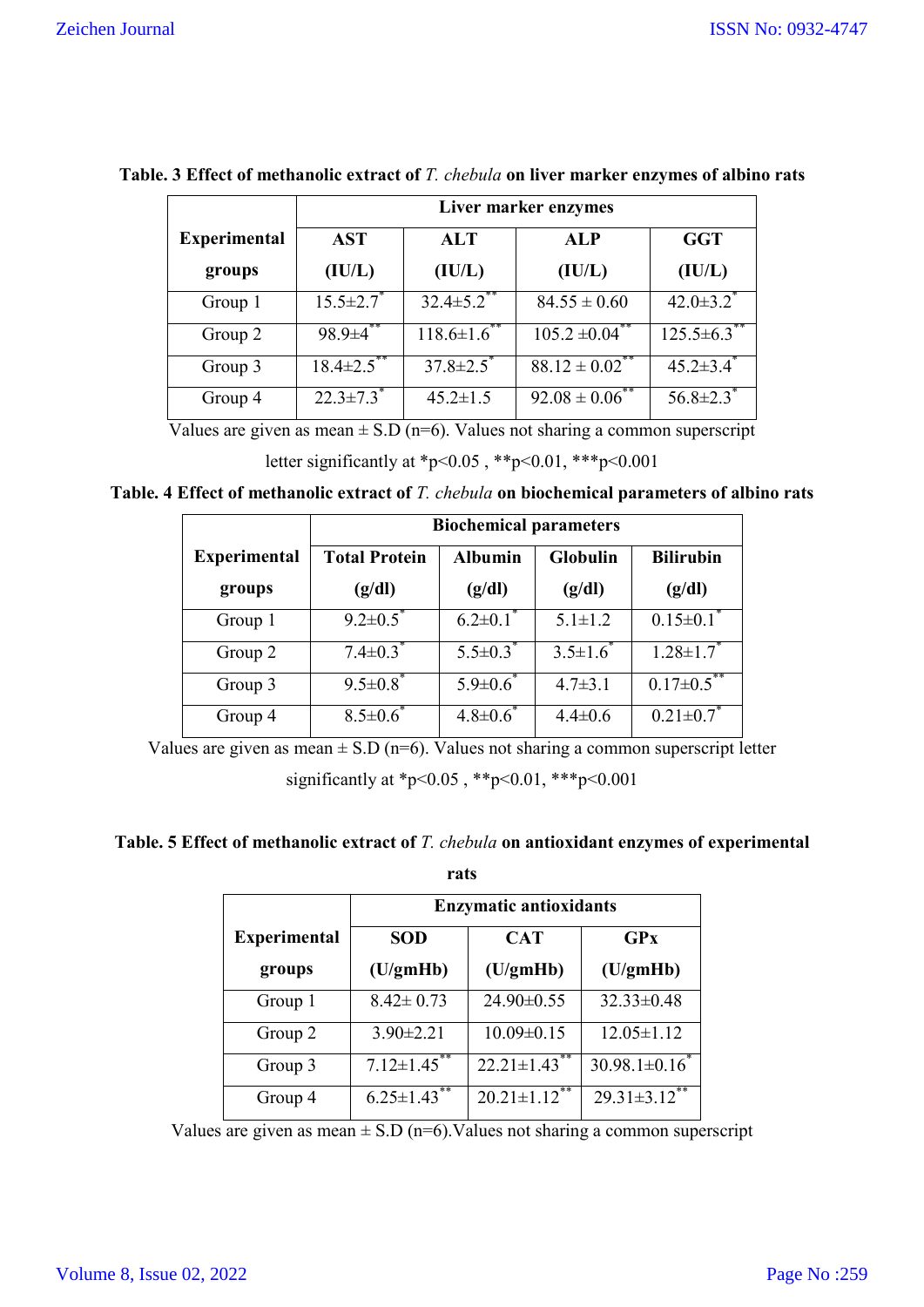# letter significantly at \*p<0.05, \*\*p<0.01, \*\*\*p<0.001

# **Table. 6 Effect of methanolic extract of** *T. chebula* **on lipid profile and lipid peroxidation of**

|                     | Lipid profile                |                            | Lipid peroxidation         |                    |
|---------------------|------------------------------|----------------------------|----------------------------|--------------------|
| <b>Experimental</b> | <b>Total</b>                 | <b>LPO</b>                 | <b>LPO</b>                 | <b>TBARS</b>       |
| groups              | cholesterol                  | (nmol/g)                   | (nmol/g)                   | (nmol/ml)          |
|                     | (mg/dl)                      |                            |                            |                    |
| Group 1             | $130.5 \pm 1.5$ <sup>*</sup> | $4.5 \pm 0.2$              | $4.5 \pm 0.2$ <sup>*</sup> | $1.38 \pm 0.10$    |
| Group 2             | $223.0 \pm 1.8$ **           | $8.1 \pm 0.1$ <sup>*</sup> | $8.1 \pm 0.1$ <sup>*</sup> | $3.18 \pm 0.42$    |
| Group 3             | $142.3\pm2.3$ **             | $5.7 \pm 0.6^*$            | $5.7 \pm 0.6^*$            | $1.77 \pm 0.15$ ** |
| Group 4             | $158.4 \pm 1.5$              | $5.8 \pm 0.2^{\degree}$    | $5.8 \pm 0.2^{\degree}$    | $1.90 \pm 0.12$ ** |

**albino rats**

Values are given as mean  $\pm$  S.D (n=6). Values not sharing a common superscript letter significantly at \*p<0.05, \*\*p<0.01, \*\*\*p<0.001

# **DISCUSSION**

Liver is the most vital organ concerned with the biochemical activity in the human body and it has great capacity to detoxicate toxic substances and synthesize useful metabolites (Meyer *et al.,* 2001). Chronic consumption of ethanol induces lipid peroxidation causing hepatotoxicity by increasing the free radical formation which in turn increases the level of lipid peroxide in hepatic tissue and causes cell injury (Lieber, 1991). DPPH assay is widely used to determine the antioxidant activity of plant extract. This assay is based on the ability of antioxidant compound to decolourise the purple colour of DPPH free radical in alcoholic solution to yellow colour (Premanath and Devi, 2011). In the present study, the methanolic leaves extract of *T. chebula* was showed the highest activity at 500  $\mu$ g/ml concentrations. The ABTS<sup>+</sup>scavenging assay, which employs a specific absorbance (734 nm) at a wavelength remote from the visible region and requires a short reaction time, can be used as an index that reflects the antioxidant activity of the test samples (Wu *et al.,*2006). The present study reported that the ABTS scavenging activity of the methanolic leaves extract of *T. chebula* showed the highest activity at 500 µg/ml concentration. In earlier report, the water and ethanol extracts of sumac (*Rhus.coriaria* L.) showed increased ferric reducing power with the increased concentration as standard antioxidants (Ercan and Ekrem. 2011). In this study also reported that the methanol leaves extract of *T. chebula* (65.52±7.2 µM TEAC/mg DW) were showed increased ferric reducing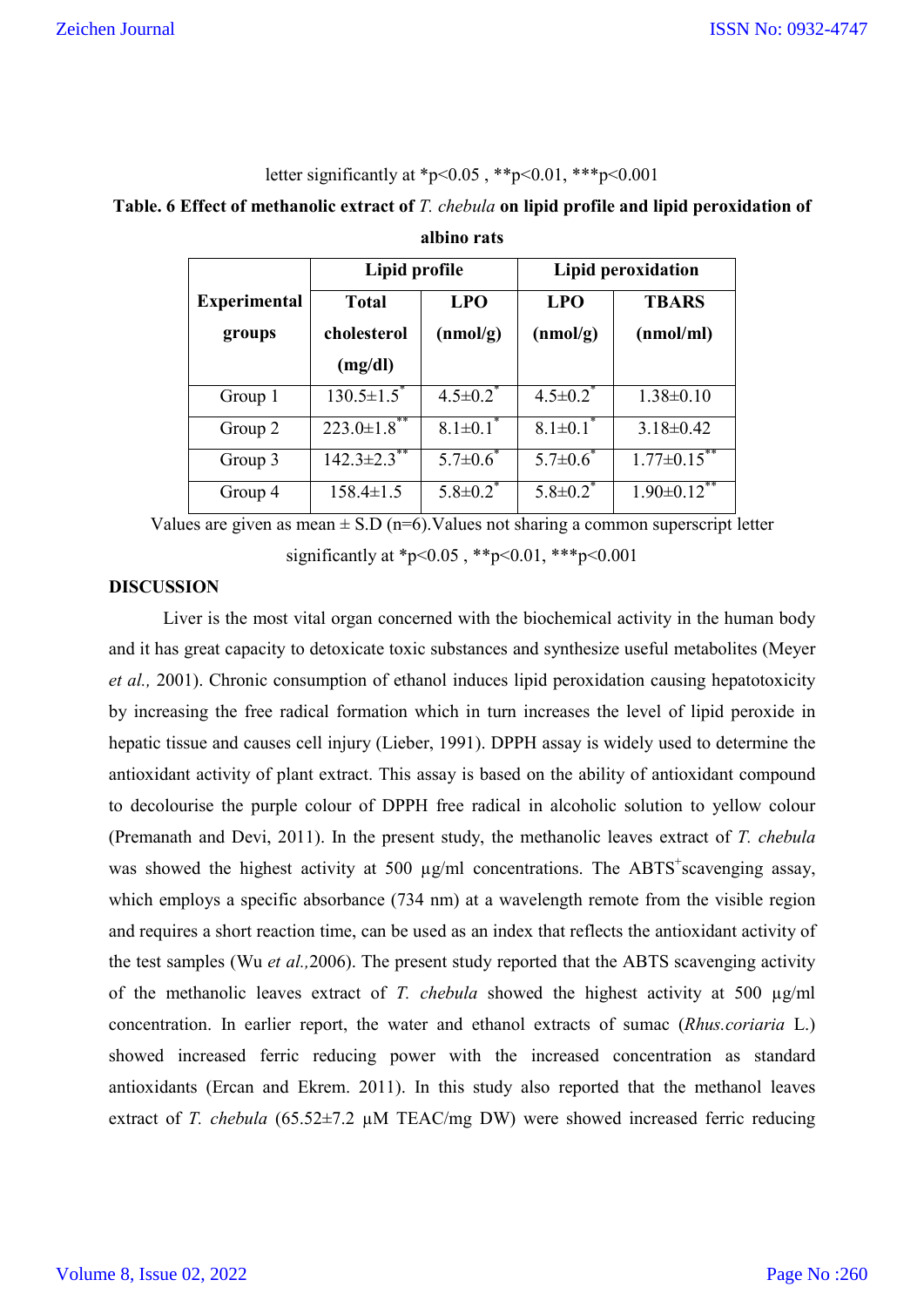power with the increased concentration (500µg/ml) and as compared with standard antioxidants (Table.1).

Liver damage is detected by the measurement of the activities of serum enzymes like AST, ALT, ALP and GGT, which has been released into the blood from damaged cells. They are also indicators of hepatic cell damage (Cay and Naziroglu, 1999). In the present study reported that the hepatic enzymes such as AST, ALT, ALP and GGT were significantly  $(p<0.01)$ increased CCl4 treated group when compared with control. Hepatotoxins can interfere with the metabolism of bilirubin by: haemolytic reaction (i.e., increase in the load of conjugated bilirubin on liver cells by causing hemolysis); competing with serum albumin for binding with bilirubin or interference with the secretion of bilirubin by liver cell (Rao, 1973). In the present study, the biochemical parameters such as total protein, albumin and globulin were significantly  $(p<0.05)$ decreased CCl4 treated group (Gropup.2) when compared with control. However, bilirubin was significantly increased in CCl<sub>4</sub> treated rats. The enzymatic antioxidant defence system is the nature protector against lipid peroxidation for important scavengers of superoxide ion and hydrogen peroxide (Dash *et al.,* 2007). In the present study, elevated level of LPO or TBARS in CCl4 treated rats is a clear indication of exclusive formation of free radicals and activation of lipid peroxidation system. In earlier study reported that the enzymatic antioxidant defence system is the nature protector against lipid peroxidation for important scavengers of superoxide ion and hydrogen peroxide (Dash *et al.,* 2007).

#### **CONCLUSION**

Medicinal plants are widely used in management of diseases all over the world. Historically, the use of medicinal plants is as old as mankind and medicine. Our study identified the methanolic leaves extract of *T. chebula* was showed promising DPPH, ABTS and FRAP scavenging activity. In the present study also concluded that the experimental plants are involved protective role of liver damages. From this results can be concluded that the methanolic leaves extract of *T. chebula* have preventive effect against CCl<sub>4</sub> induced hepatocellular damage in rats. These result concluded that methanolic leaves extracts of *T. chebula* have potential for the development of new treatment against liver disease.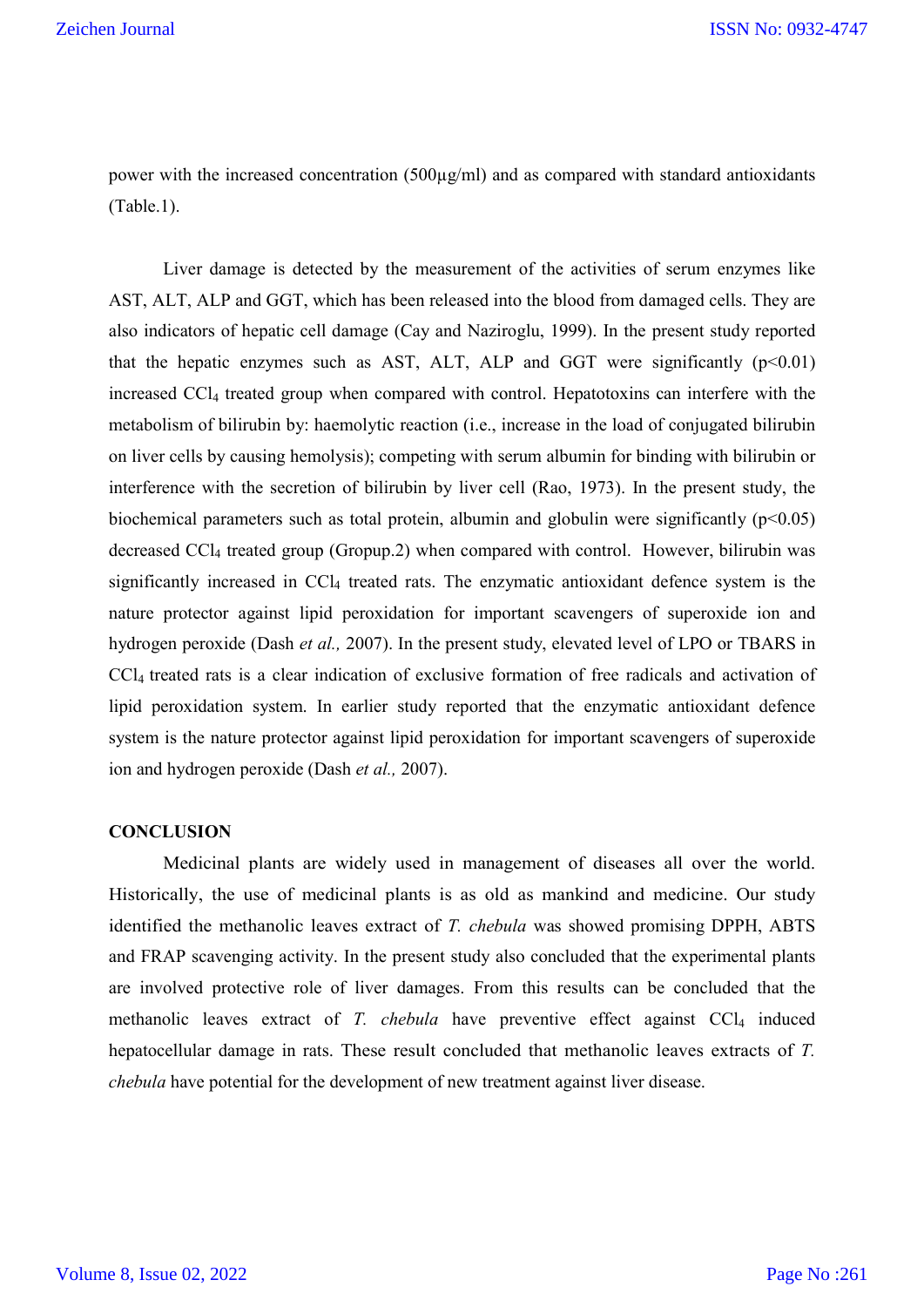# **ACKNOWLEDGEMENT**

The authors extend their sincere thanks to The Chairman, Marudupandiyar College, Thanjavur for providing the facilities that successful completion of the work.

# **REFERENCES**

Asha, V. V and Pushpangadan. P. 1998*. Fitotherapia*. LXIX, 255

Benzie, I. F and Strain. J. 1996. The ferric reducing ability of plasma (frap) as a measure of "antioxidant power": The frap assay. *Anal Biochem.*, 239(**1**): 70-76.

Bishayee .A, Sarkar and A Chatterjee M. 1995. *J. Ethnopharmacol*. 47, 69

Blois, M.S. 1958. "Antioxidant determinations by the use of a stable free radical," *Nature*,181 (4617): 1199–1200.

Dash, D.K., Yeligar, V.C., Nayak, S.S., Tirtha Ghosh, D., Rajalingam, Pinaki Sengupta, Maiti, B.C., and Maity, T.K., 2007. Evaluation of hepatoprotective and antioxidant activity of *Ichnocarpus frutescens* (Linn.)R.Br. on paracetamol-induced hepatotoxicity in rats. *Tropical Journal of Pharmaceutical Research*., 6:755-765.

Ercan. B and Ekrem. K. 2011. Evaluation of reducing power and radical scavenging activities of water and ethanol extracts from sumac (*Rhus coriaria* L.). *Food Research International.* 44, 2217–2221.

Harborne, J.B., 1984. Phytochemical Methods: A guide to moderntechnique of plant analysis (2nd edn.), London: Chapman and Hall, 288.

Ip. S. P and Ko. K. M. 1996. Biochem. Pharmacol. 52. 1987. lp S. P., Poon M. K. T.. Che C. T. 1996. Free liadic. Biol. Med. 21, 709.

Liber, C.S., 1991.Hepatic metabolic and toxic effect of ethanol, Alcohol.Clin.Exp. Res., 15: 573- 592.

Lin, C.C., Chen, Y.L., Lin, J.M., and Ujiie, T., 1997. Evaluation of the antioxidant and hepatoprotective activity of *Terminalia cata*.a. *Am J Chin Med*., 25(2): 153-161

Mahesh, B., and Satish, S., 2008. Antimicrobial Activity of Some Important Medicinal Plant Against Plant and Human Pathogens. *World J. Agri Sci.,* **4**: 839-843.

Meyer, S.A., and Kulkarni, A.P., 2001.Hepatotoxicity. In: Introduction to biochemical toxicology. 3rd Edn. Newyork: John Wiley & Sons,487.